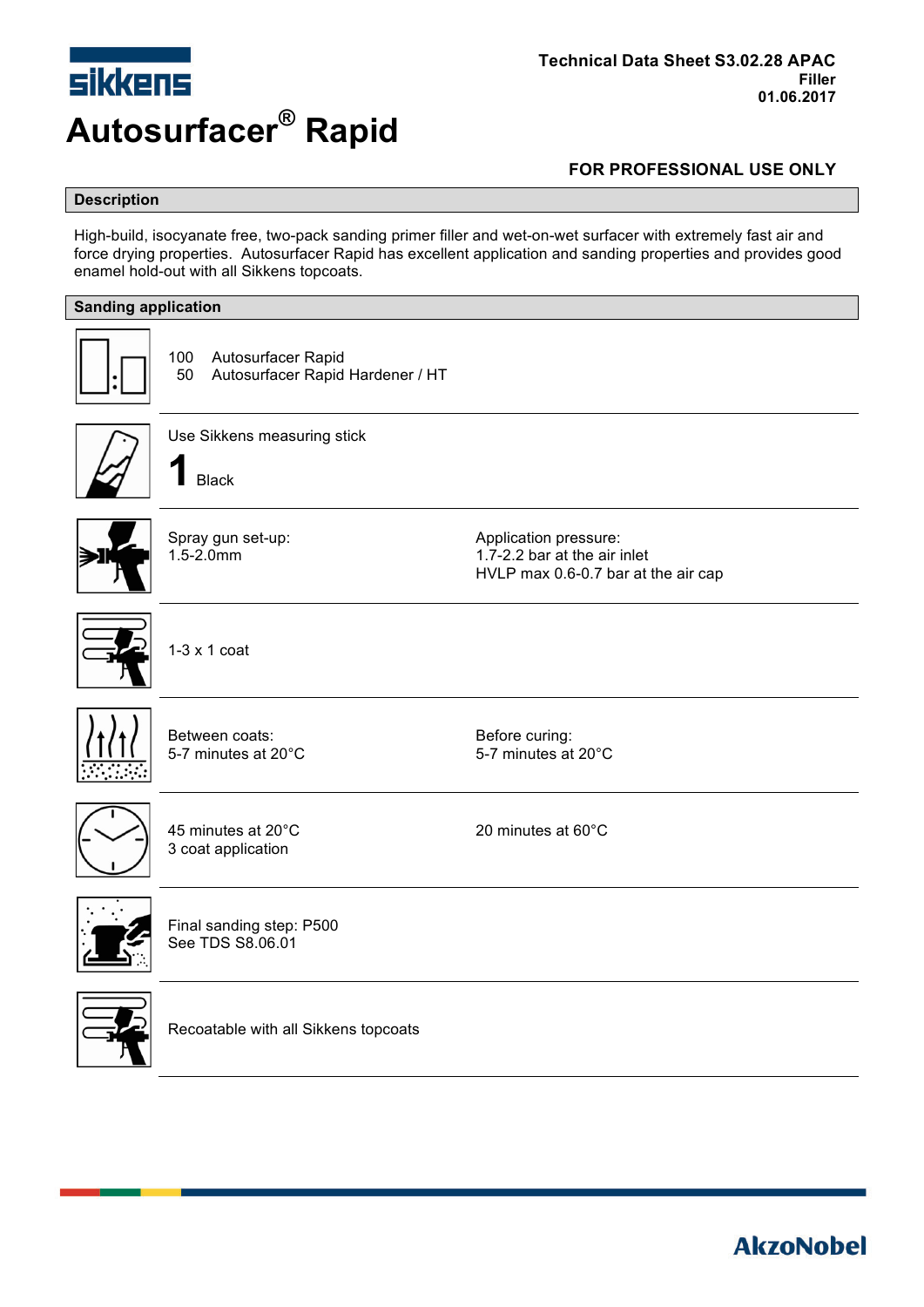



Use suitable respiratory protection Akzo Nobel Car Refinishes recommends the use of a fresh air supply respirator.

Read complete TDS for detailed product information

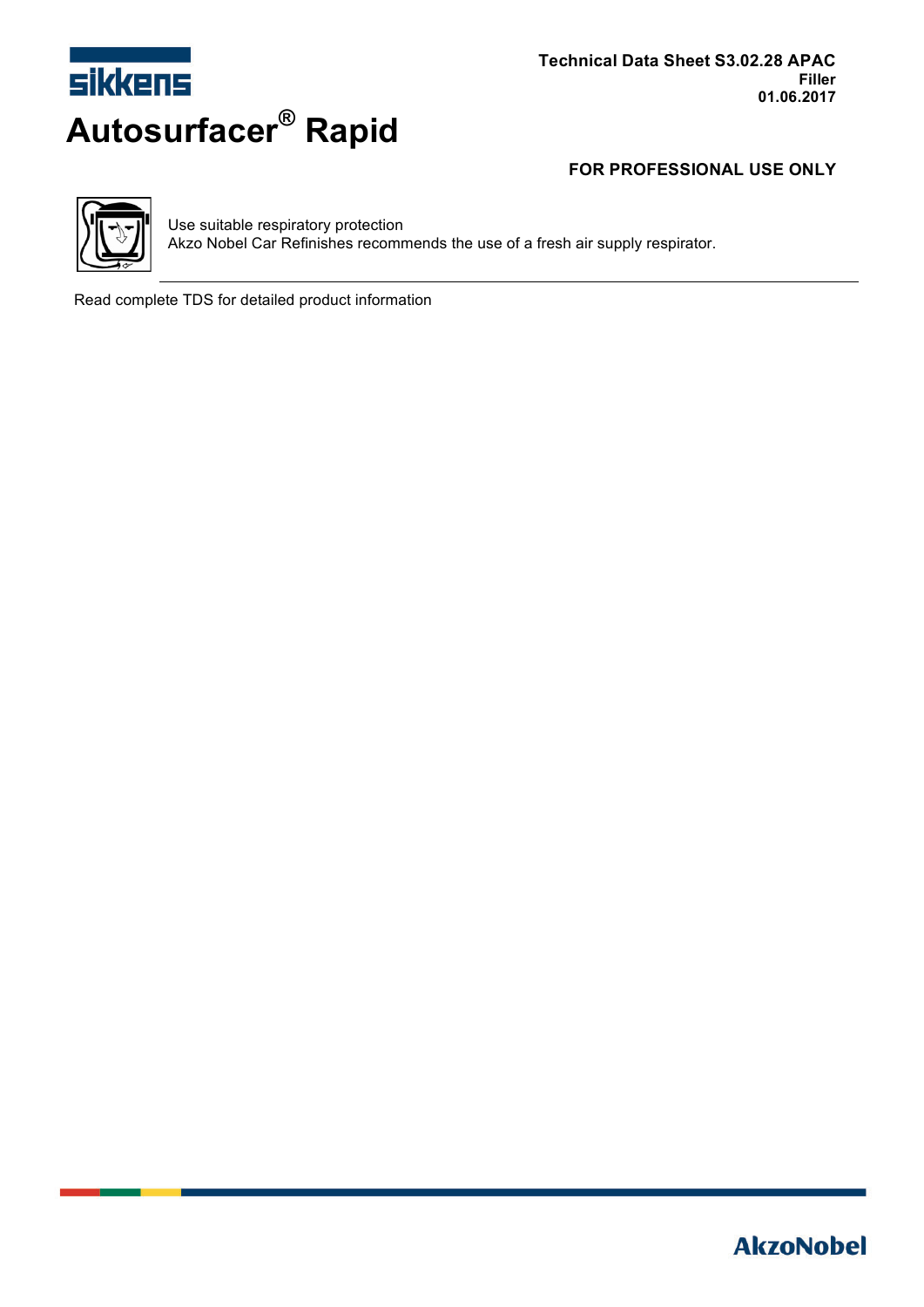

### **Description**

High-build, isocyanate free, two-pack sanding primer filler and wet-on-wet surfacer with extremely fast air and force drying properties. Autosurfacer Rapid has excellent application and sanding properties and provides good enamel hold-out with all Sikkens topcoats.

#### **Wet-on-wet (non sanding) application**



100 Autosurfacer Rapid

50 Autosurfacer Rapid Hardener / HT<br>40 Plus Reducers Plus Reducers





Use Sikkens measuring stick **12** Green

Spray gun set-up:  $\blacksquare$ 1.3-1.5 mm 1.7-2.2 bar at the air inlet HVLP max 0.6-0.7 bar at the air cap



1 coat



After application, prior to topcoat application: Recoatable within: 15 minutes at 20°C 24 hours at 20°C



Recoatable with all Sikkens topcoats



Use suitable respiratory protection Akzo Nobel Car Refinishes recommends the use of a fresh air supply respirator.

Read complete TDS for detailed product information

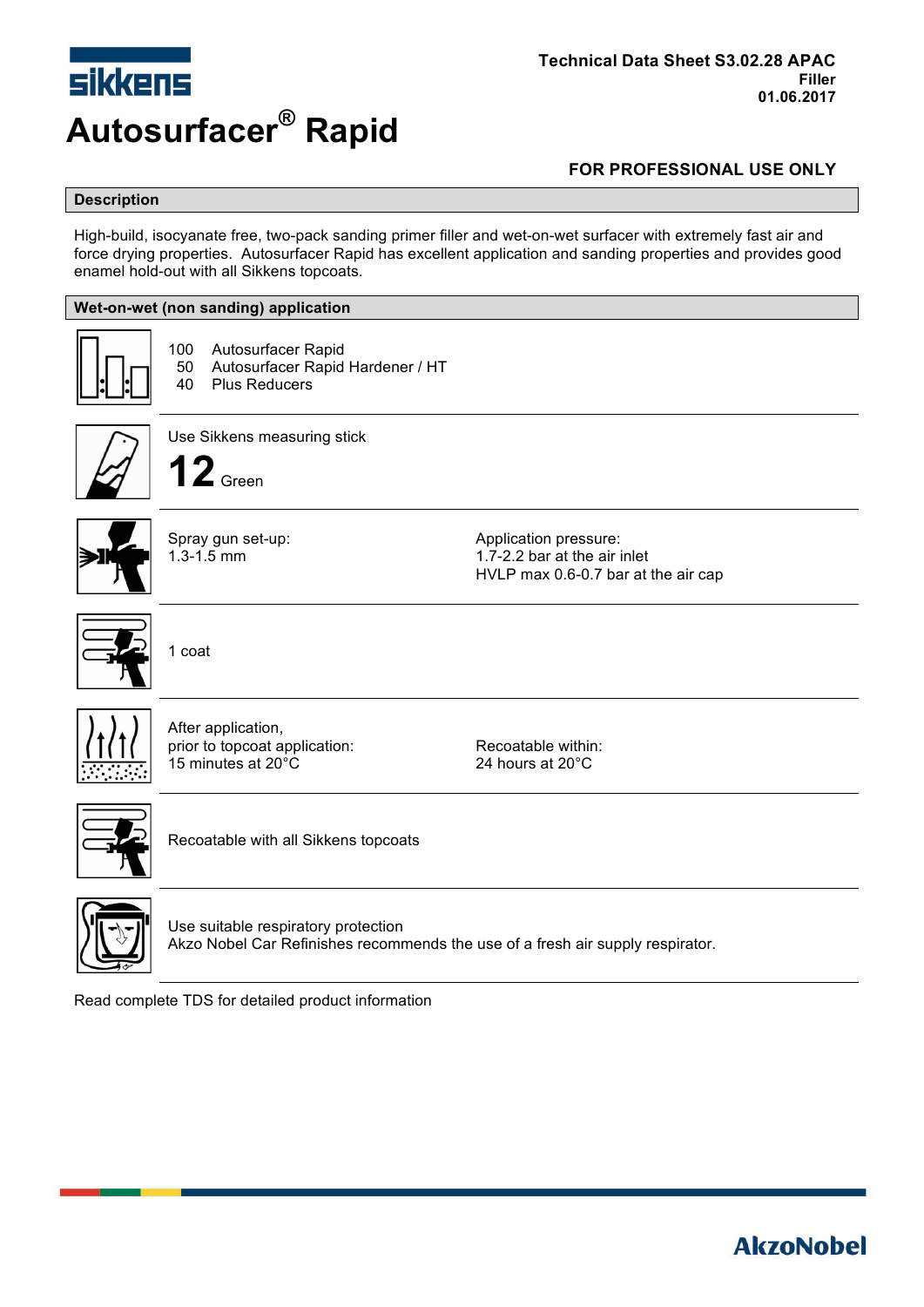

#### **Description**

High-build, isocyanate free, two-pack sanding primer filler and wet-on-wet surfacer with extremely fast air and force drying properties. Autosurfacer Rapid has excellent application and sanding properties and provides good enamel hold-out with all Sikkens topcoats.

#### **Suitable substrates**

Galvanized steel external provides a proportional provides a Polyester bodyfillers

Existing finishes OEM electro coat (sanded) Steel Glass Reinforced Polyester laminates (GRP) Aluminium Sikkens Polysurfacer Washprimer 1K CF 1K All Plastic Primer

**Autosurfacer Rapid will provide adequate adhesion if applied directly to steel. However, it is advised to use Sikkens Washprimer 1K CF in the following cases:**

- a. **When the system is required to meet the highest standard**
- b. **Repairs that requires an extensive metal priming such as complete panel**

Allow for a minimum of 15 minutes flash-off time at 20°C after Washprimer application.

Autosurfacer Rapid can be applied on plastics parts which have been preceded by; 1K All Plastic Primer.

#### **Product and additives**

Autosurfacer Rapid Light Grey

**Hardeners** Autosurfacer Rapid Hardener Autosurfacer Rapid Hardener HT; to use at temperatures of 35°C-45°C.

**Plus** Plus Reducer Extra Fast; to use in extremely cold temperatures, temperature range: 10°C-15°C. **Reducers** Plus Reducer Fast; spot and panel repairs, temperature range: 15°C-25°C. Plus Reducer Medium; spot and panel repairs and large areas, temperature range: 20°C-30°C. Plus Reducer Slow; larger areas and complete paint jobs, temperature range: 25°C-35°C. Plus Reducer Extra Slow; to use in extremely hot temperatures, temperature range: above 35°C.

**Additives** Elast-O-Actif; to elasticize Autosurfacer Rapid making it suitable for plastic parts. See TDS S8.06.03

#### **Basic raw materials**

Autosurfacer Rapid: Special acrylic resins

Autosurfacer Rapid Hardener: Blocked polyamines of high molecular weight.

Autosurfacer Rapid Hardener HT: Blocked polyamines of high molecular weight with slower solvents.

# **AkzoNobel**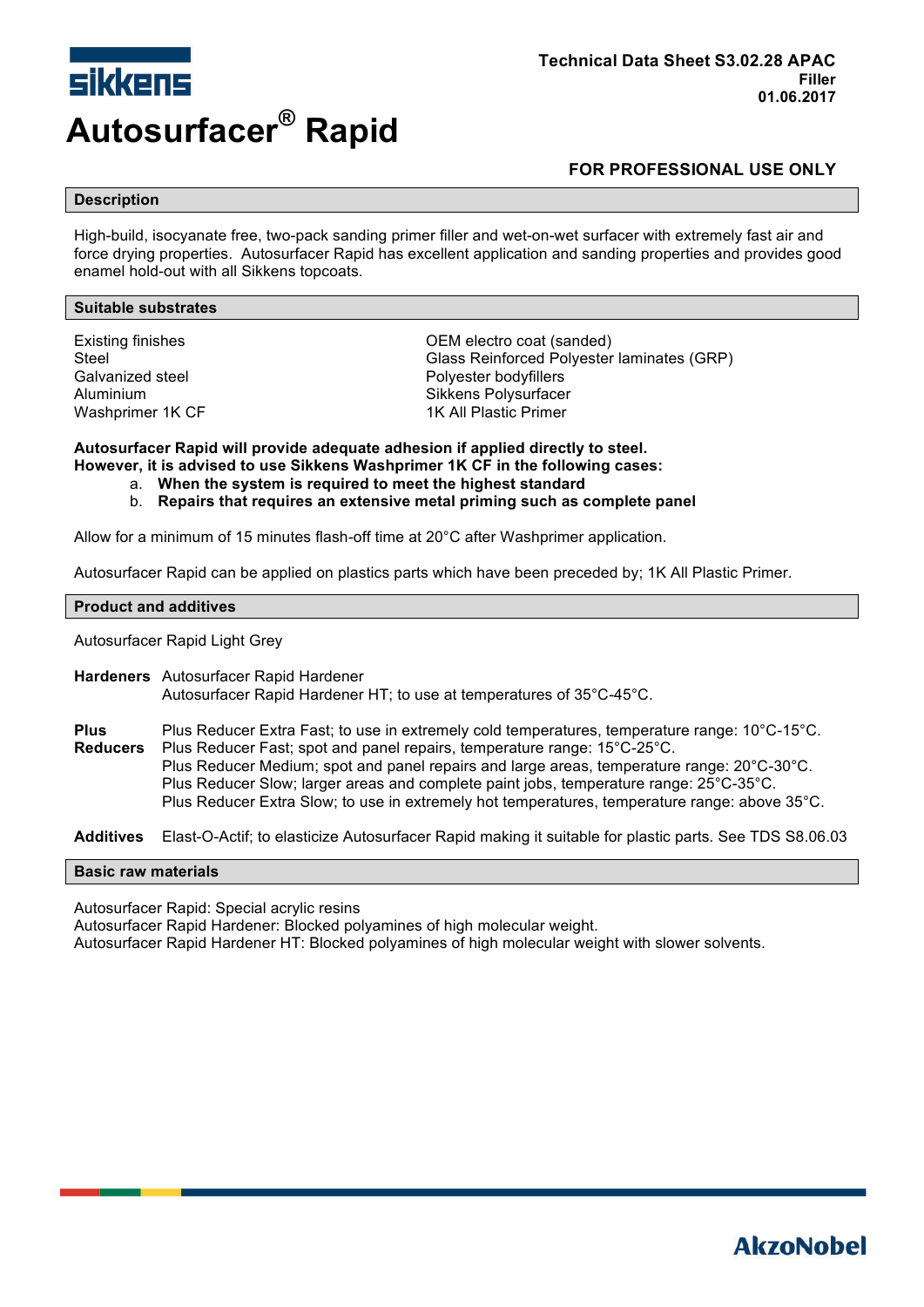

## **Surface preparation**



Surface cleaning; remove any surface contamination prior to sanding using an appropriate surface cleaner.

Pre-clean the surface with warm water and detergent, rinse sufficiently with clean water.



Sanding; final dry sanding steps; P220 - P320 Rigid OEM electro coated parts; final dry sanding steps; P220 - P320 Sikkens polyester bodyfillers and Polysurfacer; finished with;P120 - P220 Featheredge sanding for spot repair, finish outer area with P400 For detailed surface preparation see TDS S8.06.02



Surface cleaning, remove any surface contamination prior to the application of Autosurfacer Rapid using appropriate surface cleaner. Where bodyfiller is exposed, avoid contact with water (e.g. waterborne degreaser).

**Stir before use**



Stir Autosurfacer Rapid thoroughly before mixing.

**Tinting**

If necessary, Autosurfacer Rapid can be tinted with up to 10 parts by volume with either; Autocryl Plus MM toners or Autocryl Plus LV MM toners.

Autosurfacer Rapid mixtures with either a topcoat MM color or grey combination must be stirred thoroughly before adding Autosurfacer Rapid Hardener.

Stir thoroughly once more before adding additional reducer (if required).

Light – Dark Ratio

| 100:0   | Light grey        |  |
|---------|-------------------|--|
| 100:50  | Medium light grey |  |
| 100:100 | Medium grey       |  |
| 100:50  | Medium dark grey  |  |
| 0:100   | Dark grey         |  |
|         |                   |  |

#### **Mixing**



**100** Autosurfacer Rapid **100** Autosurfacer Rapid **50** Autosurfacer Rapid Hardener (HT) **50** Autosurfacer Rapid Hardener (HT)

#### **Sanding (rolling): Non sanding (wet-on-wet):**

- 
- 
- **40** Plus Reducers

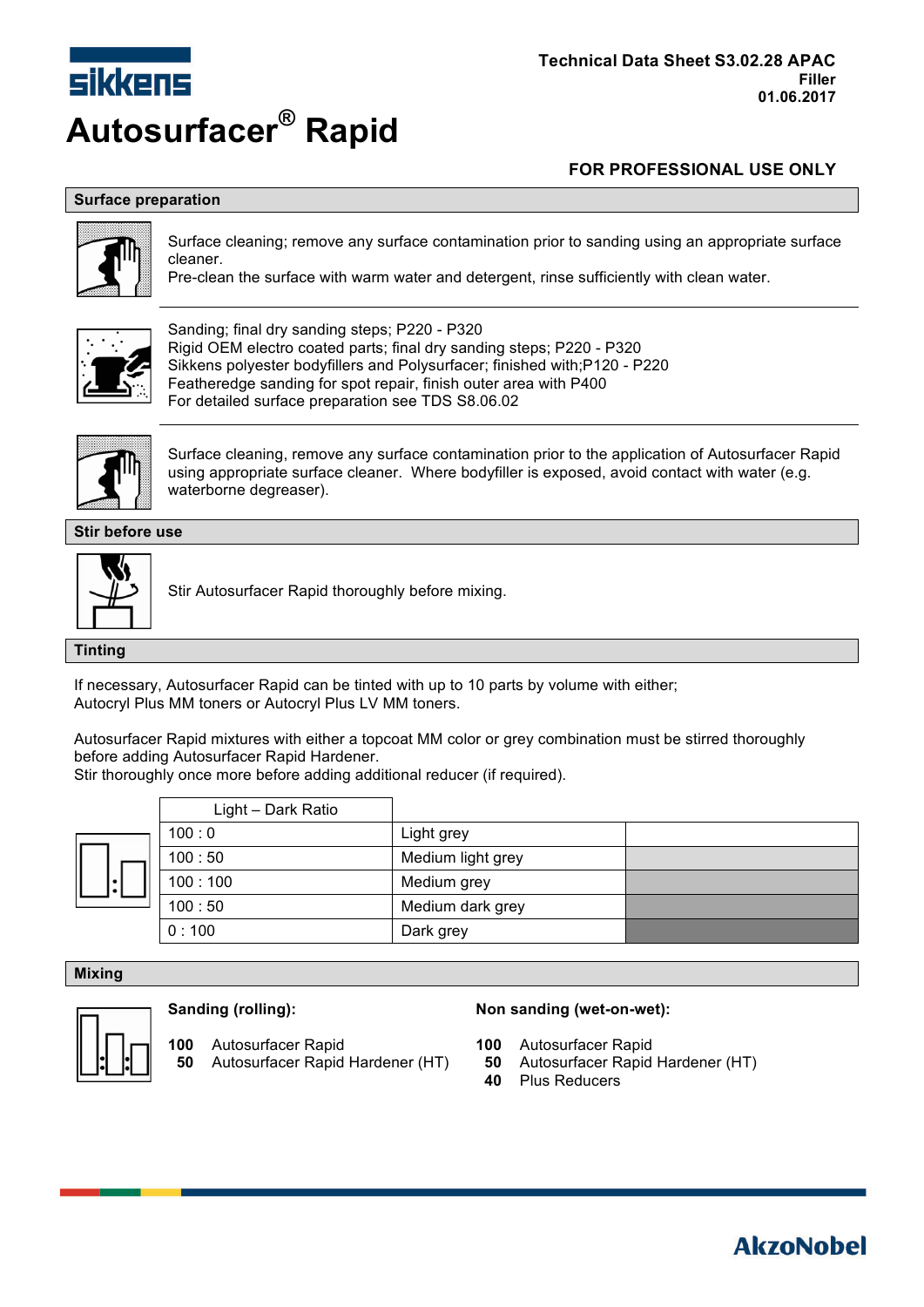

#### **Flexible parts**

Once elasticized to the required level, Autosurfacer Rapid can be applied on plastic parts. All flexible plastic parts should be pre-coated with a suitable plastic primer (in the case of virgin plastic), or OEM finish. See TDS S8.06.03

#### **Viscosity**



Sanding/Roller **Non Sanding (wet-on-wet)** 

21-24 seconds Din-cup 4 at 20°C. 16-18 seconds Din-cup 4 at 20°C.

#### **Spray gun set-up / application pressure**

| Spray gun                                                                                                  | <b>Fluid tip-set-up</b>                                   | <b>Application pressure</b>                                                      |
|------------------------------------------------------------------------------------------------------------|-----------------------------------------------------------|----------------------------------------------------------------------------------|
| Gravity feed<br>HVLP max 0.6-0.7 bar at the air cap<br>Gravity feed<br>HVLP max 0.6-0.7 bar at the air cap | Sanding<br>$1.5 - 2.0$ mm<br>Wet on wet<br>$1.3 - 1.5$ mm | 1.7-2.2 bar at the spray gun air inlet<br>1.7-2.2 bar at the spray gun air inlet |
|                                                                                                            |                                                           |                                                                                  |

For maximum build use a larger fluid tip and lower the application pressure.

#### **Pot-life**

Autosurfacer Rapid: 30 minutes at 20°C.<br>
Autosurfacer Rapid with Hardener HT: 30 minutes at 35°C. Autosurfacer Rapid with Hardener HT: 30 minutes at 35°C.<br>Autosurfacer Rapid non sanding/wet-on-wet: 60 minutes at 20°C. Autosurfacer Rapid non sanding/wet-on-wet: Autosurfacer Rapid with Elast-o-Actif: 60 minutes at 20°C.

# **AkzoNobel**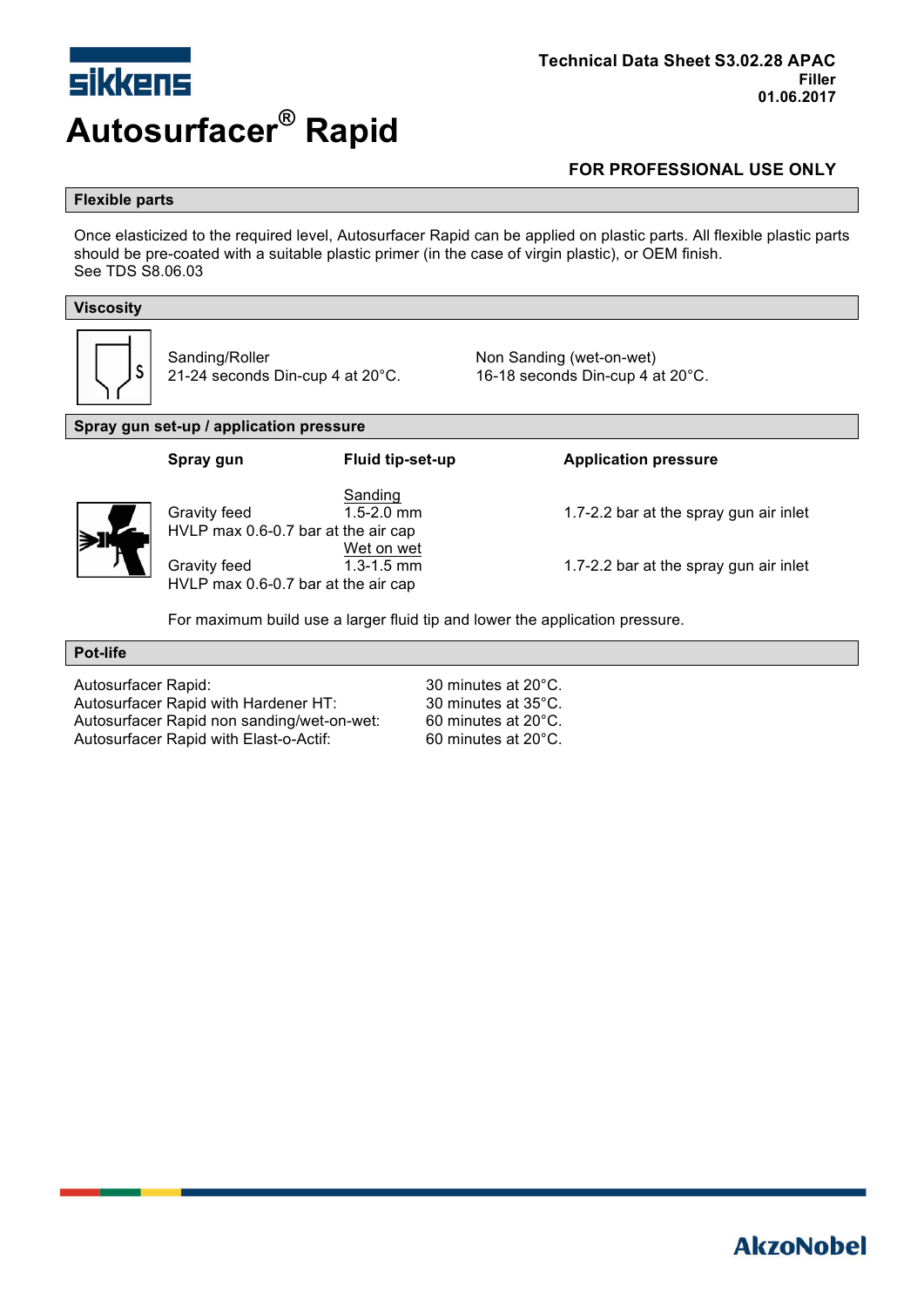

**AkzoNobel** 

#### **Application**

#### **Sanding**

Apply one coat over the total sanded area. Next apply the  $2^{nd}$  and  $3^{rd}$  coat within each preceding coat. Where a full panel application is required apply 2-3 coats over the total panel dependent on the required film build.

Allow each coat to flash-off naturally until the surface is completely matt; this also supports to achieve higher film build. Do not force-dry by air support

Flash-off between the coats is dependent on ambient temperature, applied layer thickness and airflow.

For maximum build use a larger fluid tip and lower the application pressure.



#### **Wet-on-wet (non sanding)**

Apply 1 full wet coat over the total area.

Optional application; apply one thin coat, followed by a full wet coat.

#### **Rolling**

Apply one light coat over the total sanded area. Next apply the  $2^{nd}$  and  $3^{rd}$  coat within each preceding coat. Where a full panel application is required apply 2-3 coats over the total panel dependent on the required film build. Use the edge of the roller to prime awkward areas (door handle). Finally, squeeze remaining paint from roller and smooth off the repair, the rolling should be executed from the outside, in an inward direction. Each additional coat should be started within the preceding coat area.

Allow each coat to flash-off naturally until the surface is completely matt; this also supports to achieve higher film build. Do not force-dry with air support. Flash-off between the coats is dependent on ambient temperature, applied layer thickness.

#### **Drying time sanding**



45 minutes at 20°C. 30 minutes at 40°C. 20 minutes at 60°C. Drying times relate to recommended application (3 coats) and object temperature. Drying time Autosurfacer Rapid Hardener HT; 45 minutes at 35°C.



Allow 5 minutes flash off prior to infra red curing The panel must not reach a temperature above 100°C while curing. For additional infra red drying information; see TDS S9.01.01

#### **Flash off time wet-on-wet (non sanding/surfacer)**



Allow for a minimum flash off time of 15 minutes at 20°C prior to topcoat application. Apply topcoat within 24 hours at 20°C.

Should this maximum time be exceeded, abrade the surface with P500 dry or P1000 wet sanding paper.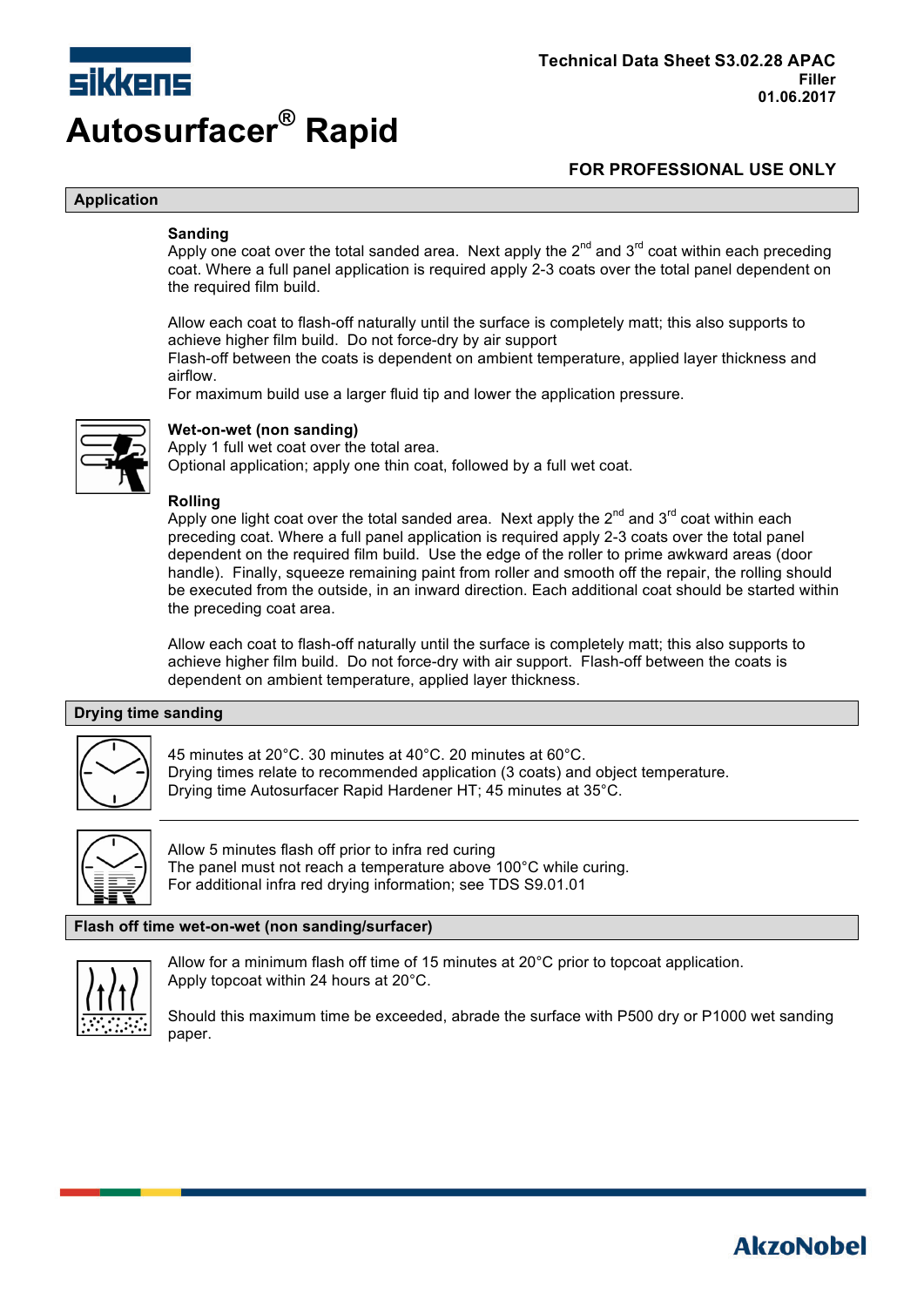

#### **Denibbing wet-on-wet (non sanding/surfacer)**

For minor defects (e.g. dust) Autosurfacer Rapid can be denibbed with either P500 dry or P1000 wet sanding paper. After a drying time of longer than 24 hours thorough sanding is necessary!

### **Final sanding**



#### Final sanding step P500

Initial sanding steps may be executed with a coarser sanding grit; P360 - P400 Respect a maximum 100 sanding grit step difference or less throughout the sanding procedure. For detailed surface preparation see TDS S8.06.02



#### Final sanding step P1000

Initial sanding steps may be executed with a coarser sanding grit P600 - P800 Respect a maximum 200 sanding grit step difference or less throughout the sanding procedure. For detailed surface preparation see TDS S8.06.02



#### **Sanding in case of roller application**

Pre sand by block with a coarser sanding grit; free-cut P360 - P400 In order to remove the coarser surfacer structure due to roller application. Sanding is best executed working from the centre of the repair to the outer edge (inside out).



Surface cleaning; remove any surface contamination prior to the application of the topcoat using an appropriate surface cleaner.

#### **Recoatable with**

#### All Sikkens topcoats

| <b>Film thickness</b> |          |                  |                       |  |  |  |
|-----------------------|----------|------------------|-----------------------|--|--|--|
| Sanding               | per coat | $1.5 - 2.4$ mils | $40 - 50 \mu m$       |  |  |  |
|                       | 3 coats  | $6.6 - 7.5$ mils | $120 - 180 \mu m$     |  |  |  |
| Rolling application   | per coat | $1.1 - 1.5$ mils | $30 - 40 \mu m$       |  |  |  |
|                       | 3 coats  | $3.5 - 4.7$ mils | $90 - 120 \mu m$      |  |  |  |
| Wet-on-wet            | 1 coat   | $0.7 - 1.0$ mils | $20 - 25 \,\text{µm}$ |  |  |  |